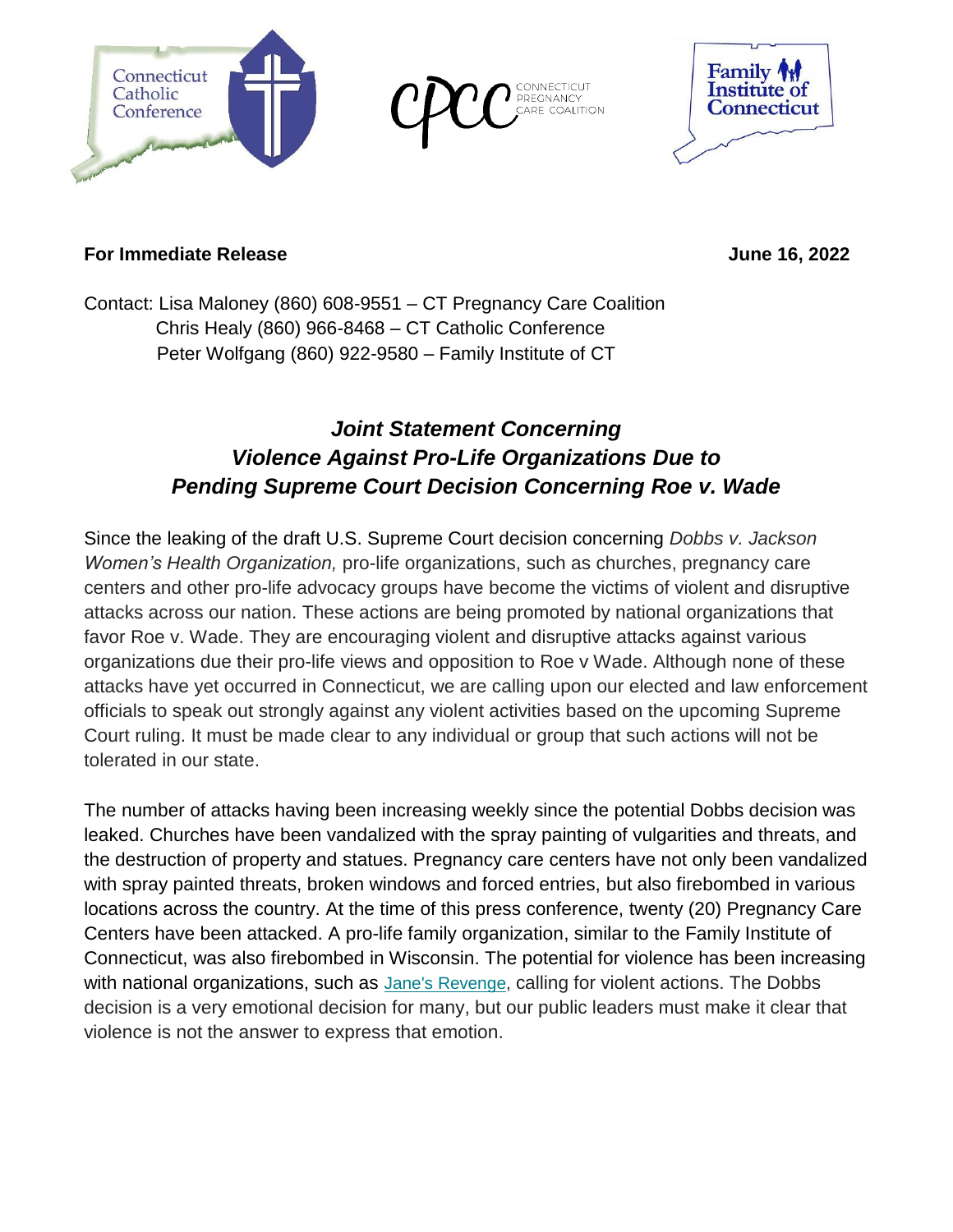Chris Healy, Executive Director of the Connecticut Catholic Conference stated that, "so far nationally, and within our state, the press has largely ignored the rising tide of violence the leak of the Dobbs decision has created in our nation. If these attacks were against abortion centers, they would be front page stories. Our public officials must be made aware of these activities and send a clear message of disapproval".

The Connecticut Pregnancy Care Coalition, in addition to fears raised by the growing attacks across the country, is fearful that their centers will become a target of violence due to the large amount of unsubstantiated negative comments made about Connecticut's pro-life pregnancy centers during the debate over SB 835 in the 2021 legislative session. SB 835 incorrectly supposed deceptive advertising by pregnancy care centers in Connecticut. The legislature passed SB 835, in spite of many false, misleading, and unsubstantiated statements made about how the Connecticut pregnancy care centers operate. The Coalition worries that these false statements could result in a misguided person(s) attacking Connecticut pregnancy care centers, as has occurred in other states.

Lisa Maloney, President of the Connecticut Pregnancy Care Coalition, stated she is "concerned with the increasing violence targeting pregnancy care centers. Our centers have been helping Connecticut residents for decades find the support and resources they need during pregnancies. These acts of hateful violence put at risk not only the non-profit centers themselves, but more importantly hundreds of women, children and their families who rely on our services daily. It's our hope that our local and state officials, no matter how they feel about the pending Court's decision, will speak out against this violence and hate and help prevent this from continuing".

### **Background on some of the attacks on Pro-Life Organizations:**

**Alaska** Community Pregnancy Center Anchorage AK

**Alabama** Women's Hope Medical Clinic Auburn AL

**Colorado** St. John XXIII Church Fort Collins CO Sacred Heart of Mary Church Boulder CO

**Florida** Respect Life Office Hollywood FL

**Maryland** Alpha Pregnancy Center Reisterstown MD Birthright or Fredrick MD CARENET of Fredrick MD